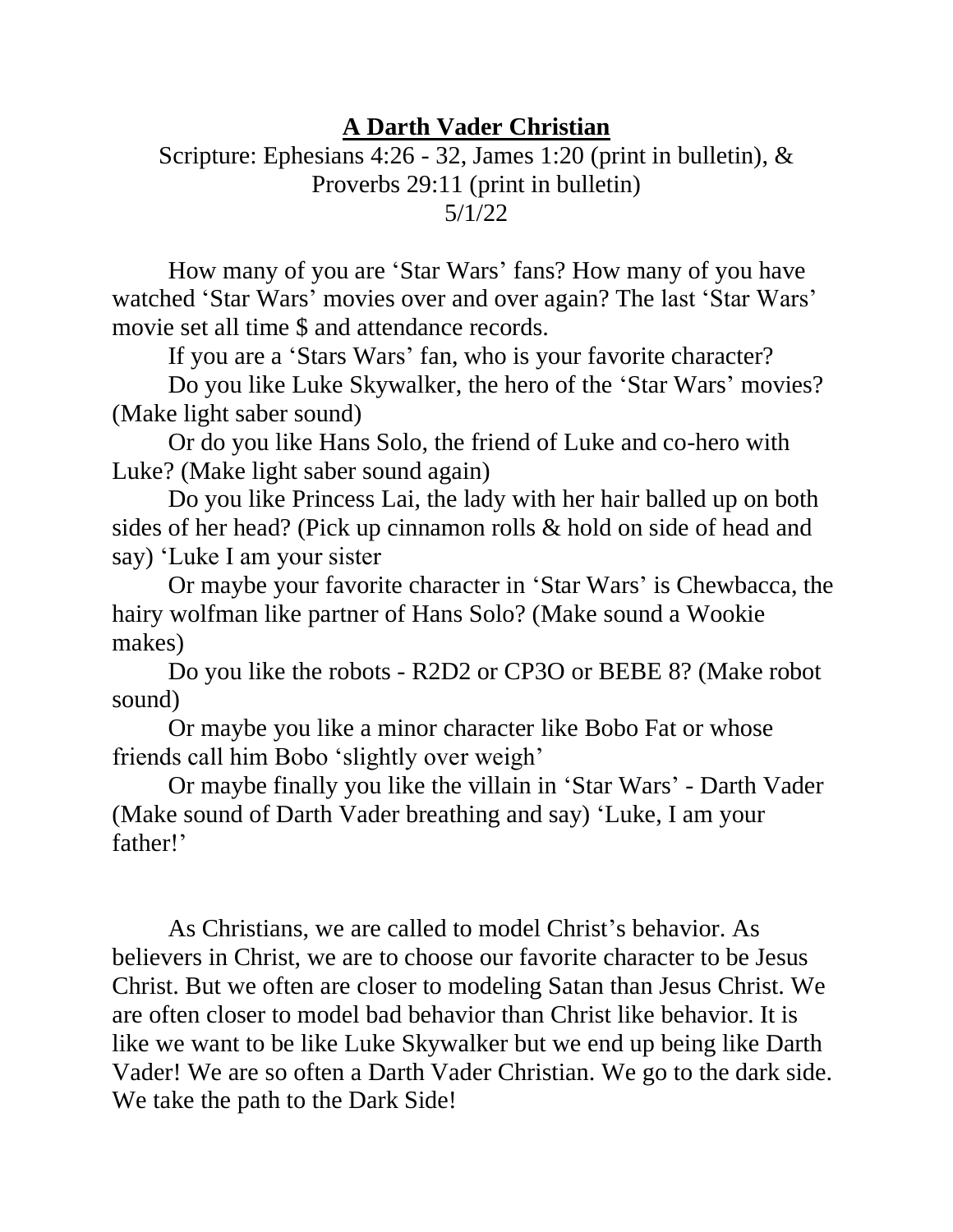Our scripture passage from Ephesians speaks about this kind of behavior. Isn't it interesting that anger and giving the devil a foothold are mentioned in such close context in the Bible. Anger and the devil's foothold is in verse  $26 \& 27$  of today's text. Do you think God is trying to show us something? Do you think the writer of Ephesians is trying to tell us something?

Without a doubt, anger is one well traveled path to the dark side. With out a doubt, anger will take you to the dark side. It is almost like anger is Darth Vader talking to us - (Talk like Darth Vader and say – 'Come my friends to the dark side')

In James 1:20 which is printed in your bulletin, it says *'Therefore rid yourself all sordidness and rank growth of Wickedness and welcome meekness and the implanted word that has power to save your souls.'*

That makes sense and we know that but what leads us down this path to the dark side? What makes us Darth Vader Christians? What leads us to the dark side?

In my experience, anger starts with frustration. Anger starts with expectations that go unmet and we get upset - we get angry, possible even with ourselves! Repeated frustration leads to anger, if we let this go unchecked, our anger will give way to bitterness; and now the dark side looms large in our life. We have gone to the dark side and we become Darth Vader Christians.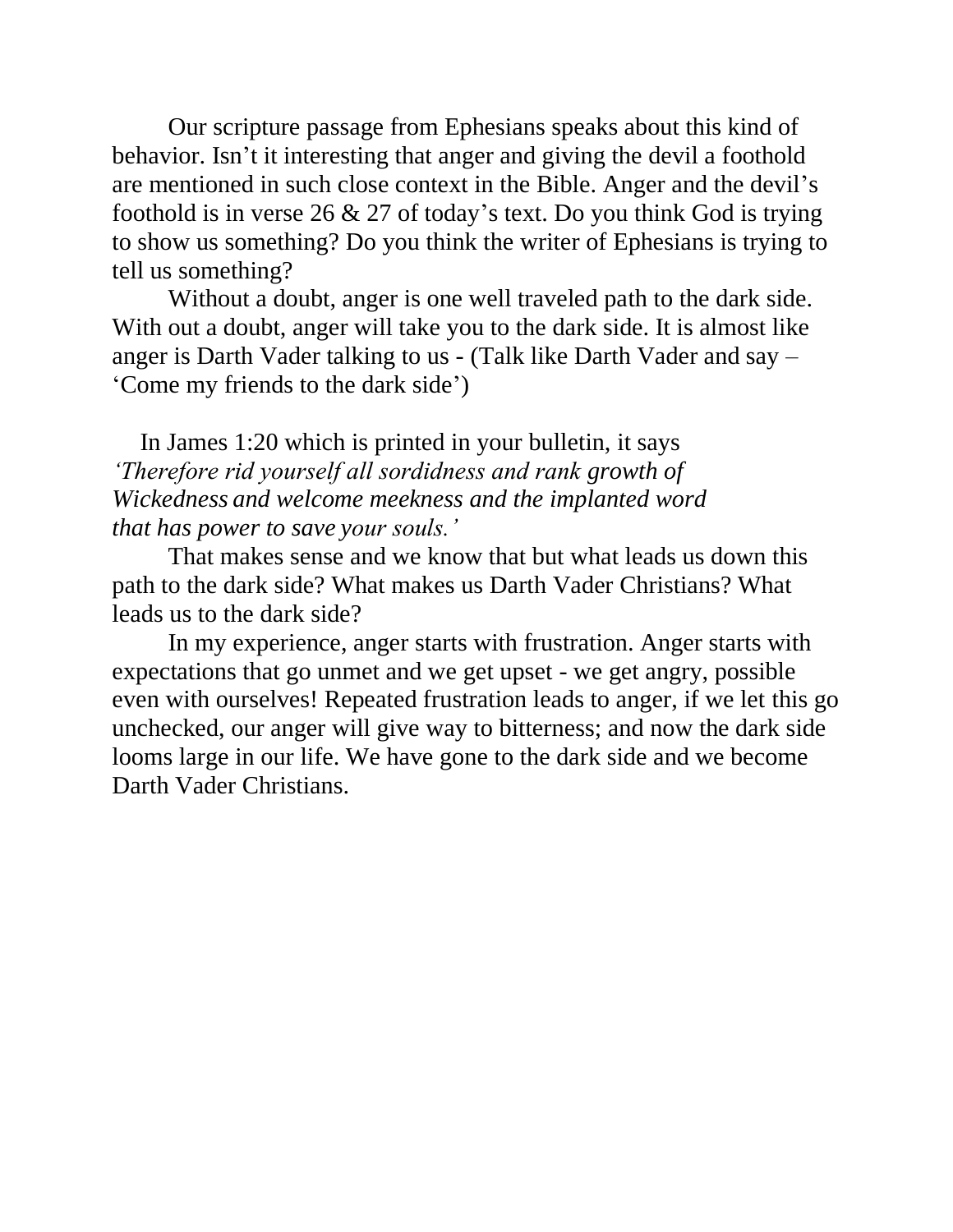Is it possible that we are too easily frustrated? In the tangle of our pride, does the devil see a foothold? In our indignation, can the devil find permission to wreck havoc on our lives? Do we go to the dark side?

I know that I have needed more than one attitude adjustment in my life! I believe that many of you have needed more than one attitude adjustment in your lives!

Thanks be to God that he forgives each of us when we go to the dark side. Thanks be to God that he helps us as we strive to exercise self control and to not go to the dark side. And thanks be to God for Jesus Christ because he is the force of good that we need in our lives. May the force of Christ be with you!

In Proverbs 29:11 which is printed in your bulletin, it says – *'A fool gives full vent to anger, but the wise quietly holds it back.'*

We so very often greet someone else's anger with our own anger. When someone is angry at us, we respond in kind.

A story - At a town meeting a man would not stop yelling. The man was upset and he wanted everyone to know that. For over 5 minutes he yells at the city council members. Some on the council tried to calm him, but their pleas only fueled his anger. Finally one of the council members, a man known for his wisdom & fairness, took the mic and calmly ask the angry man if he would be willing to meet with him the next day to discuss his concerns. The very angry man mumbled a few more words and agreed to the councilman's proposal, and he finally sat down.

We will all encounter angry people from time to time. How we respond to them is important. We can respond in kind - with anger - or we can follow the example set by Jesus, and show kindness.

I believe many in this church are very good at dealing with anger. Each and every person will listen to your concerns or anger, and they will respond - not in kind - but with the love of Jesus Christ. We are truly blessed to have such a good group of worshippers!